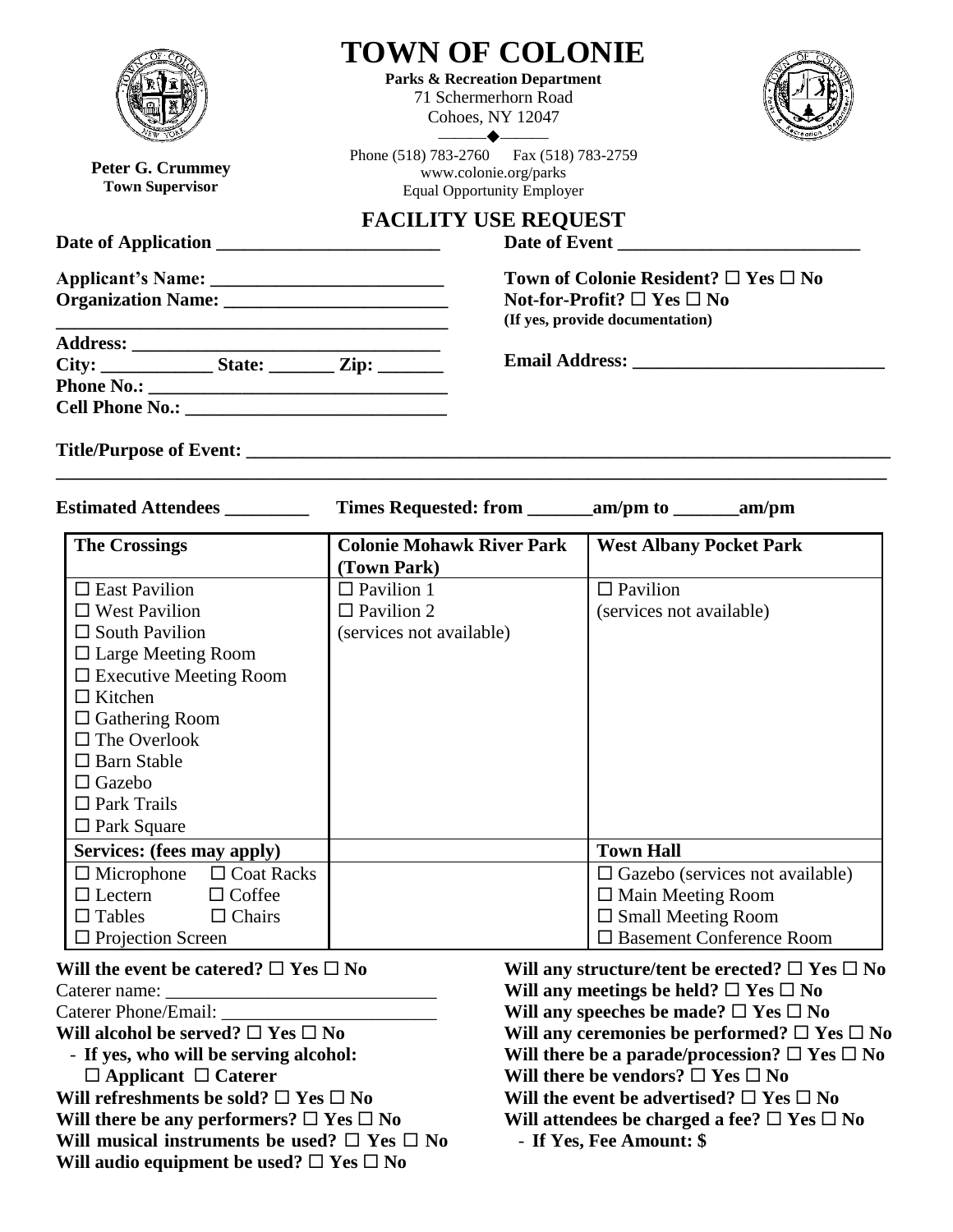## **IMPORTANT DIRECTIONS –**

**1. Complete the above information, review the information below, and sign and date on the last page.** 

## **2. Attach the appropriate insurance documentation to this form and provide payment. Your request is not complete unless this is done.**

A. INDIVIDUALS: The applicant shall be at least 21 years of age and shall assume full and complete responsibility for Facility rental. If you are an individual applicant, you must submit a copy of your homeowner's, condo or tenant's insurance policy showing a minimum of \$300,000 liability coverage (Not required for paviliononly rentals below 50 attendees). You may satisfy this requirement by submitting the face page of your homeowner, condo or tenant's policy. If you provide a certificate of insurance for other than a homeowner, condo or tenant's policy, the insurance must meet the requirements for Leagues, Organizations, Groups and/or Businesses, as set forth below.

B. LEAGUES, ORGANIZATIONS, GROUPS AND/OR BUSINESSES: If you are making the request on behalf of a league, organization, group and/or business, including a not-for-profit corporation, you must provide a certificate of insurance indicating comprehensive general liability coverage of not less than \$1,000,000 each occurrence and \$2,000,000 general aggregate naming the "Town of Colonie, 534 New Loudon Road, Latham, NY 12110" as a Certificate Holder *and* an Additional Insured.

C. INSTRUCTIONAL RENTAL: All applicants, including individuals, organizations, businesses and groups, using a Town of Colonie facility for the purpose of providing instruction to the public must provide a certificate of insurance indicating comprehensive general liability coverage of not less than \$1,000,000 each occurrence and \$2,000,000 general aggregate naming the "Town of Colonie, 534 New Loudon Road, Latham, NY 12110" as a Certificate Holder *and* an Additional Insured. The date(s) and location of the instructional event must also be set forth on the insurance certificate. Having any other person, including a person who will be receiving instruction, complete this form does *not* relieve the instructor from providing the required proof of insurance.

D. INFLATABLE PLAY DEVICES: (NOT PERMITTED AT THE CROSSINGS) No one shall be permitted to use inflatable play devices on Town of Colonie premises unless proof of insurance is provided showing comprehensive general liability coverage of not less than \$1,000,000 each occurrence and \$2,000,000 general aggregate naming the "Town of Colonie, 534 New Loudon Road, Latham, NY 12110" as a Certificate Holder *and* an "additional insured: from set-up to take down." The date(s) and location of the event must also be set forth on the insurance certificate. The applicant shall be responsible and liable for any damage to the Town's real or personal property due to the use and operation of the inflatable play device.

E. ALCOHOLIC BEVERAGES: To serve or provide alcoholic beverages at any Town of Colonie facility, the following requirements apply:

- i. Individuals requesting to use a Town facility and planning to serve or provide alcoholic beverages at a Town facility must provide a copy of the individual applicant's homeowner, condo or tenant's policy with a minimum of \$300,000 in liability coverage. This requirement may be satisfied by the individual applicant submitting the face page of their homeowner, condo or tenant's policy.
- ii. A league, organization, group and/or business that will serve or provide alcoholic beverages at a Town of Colonie facility must provide Commercial General Liability or Personal Liability insurance coverage, including Liquor Liability, in the following amount: \$1,000,000 combined single limits and \$2,000,000 aggregate for Bodily Injury & Property Damage Liability, including Liquor Liability coverage.
- iii. If the event is catered and the caterer is providing or serving alcoholic beverages as part of its agreement with the applicant, the insurance requirement for alcoholic beverages may be satisfied if the caterer provides Commercial General Liability or Personal Liability insurance coverage, including Liquor Liability, in the following amount: \$1,000,000 combined single limits and \$2,000,000 aggregate for Bodily Injury & Property Damage Liability, including Liquor Liability coverage, and naming the "Town of Colonie, 534 New Loudon Road, Latham, NY 12110" as a Certificate Holder *and* an Additional Insured.

## iv. **THE SALE OF ALCOHOL ON TOWN OF COLONIE PROPERTY IS PROHIBITED.**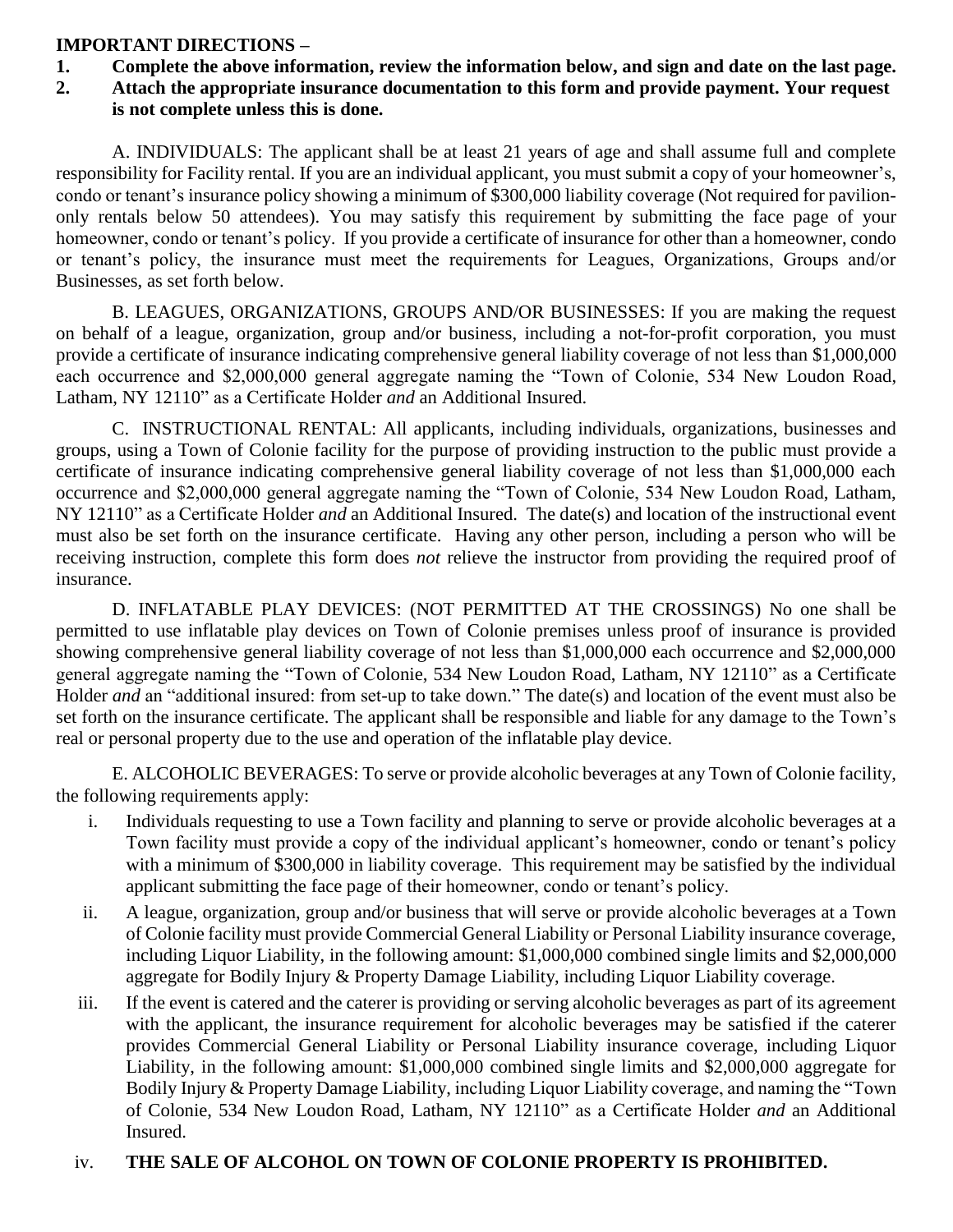F. FRIENDS GROUPS: Not-for-Profit Corporations, Unincorporated Associations, Educational Not-for-Profit Corporations and Groups that are formed solely for the benefit of the Town of Colonie and are formed with the Town's prior consent, are covered under the Town's self-insurance and excess insurance policies and are exempt from the insurance requirements for Facility Use and do not need to provide proof of insurance.

G. STATE AND FEDERAL AGENCIES AND OTHER MUNICIPALITIES: State and federal agencies and other municipalities may satisfy the Facility Use Request Form insurance requirement by providing an indemnification letter. The indemnification letter must: (1) Be on the agency or municipality's letterhead; (2) Be addressed to the Town of Colonie; (3) Contain language stating that the agency or municipality is currently selfinsured for general liability; and (4) State that it is submitted as evidence of the state or federal government or municipality's intent to pay its legal obligations for meritorious general liability claims made against it, and that the municipality will defend and indemnify the Town of Colonie with respect to liability arising out of the event which is listed in the Facility Use Request Form.

## **GENERAL INFORMATION –**

- **The person signing this form must be present at the event, and must have the permit on site on the day of the event to show to Town of Colonie staff.**
- **This agreement may not be subleased or assigned to any other person or entity.**
- **The person signing this form assumes personal liability for breakage, destruction or removal of Town property by any persons attending the event, and is responsible for the conduct of participants at the event.**
- Permission to use Town of Colonie facilities does not mean Town sponsorship.
- Reservations are not guaranteed. The Town of Colonie reserves the sole right to cancel any event or use or to reassign any area(s) as needed.
- The Town of Colonie will not be responsible for any cost associated with the cancellation of a reservation.
- **If standby EMS personnel, police assistance, traffic control, or additional Services are determined to be required – in the Town's sole discretion – the applicant will be notified of the requirement and must contact the appropriate Town departments and/or other service providers to arrange for such services.**
- All rooms, facilities and/or equipment shall be left in good condition. Should the facility not be left in good condition, the person signing this form may be assessed additional charges and will not be allowed to use Town of Colonie facilities in the future.
- Parking shall be in legal, approved areas only.
- Furniture shall not be moved outside its assigned location.
- No tape, staples, tacks or push pins allowed in or on any facility, including rooms and pavilions.
- No burning candles (with the exception of standard size birthday candles), rice or confetti allowed on premises.
- Equipment and facilities designed for obvious and common usage shall be put to such commonly intended use and none other. Non-intended uses are prohibited.
- Failure to follow Parks and Recreation Rules and Regulations or Chapter 137 of the Code of the Town of Colonie, or damage to, or littering of, Town of Colonie property will result in immediate revocation of permit.
- Additional charges will be assessed to the person signing this form should the building not be vacated by the time specified in the permit.
- At the conclusion of the event, all of your equipment, supplies and furniture must be removed from the facility.
- For any outdoor location, including porches and pavilions, applicants must provide their own power supply.
- Exclusive use is limited to the facility itself and does not extend to restrooms, playground equipment, tennis & basketball courts, pools, and parking areas. All restrooms or other amenities will be available only as weather and/or maintenance permits.